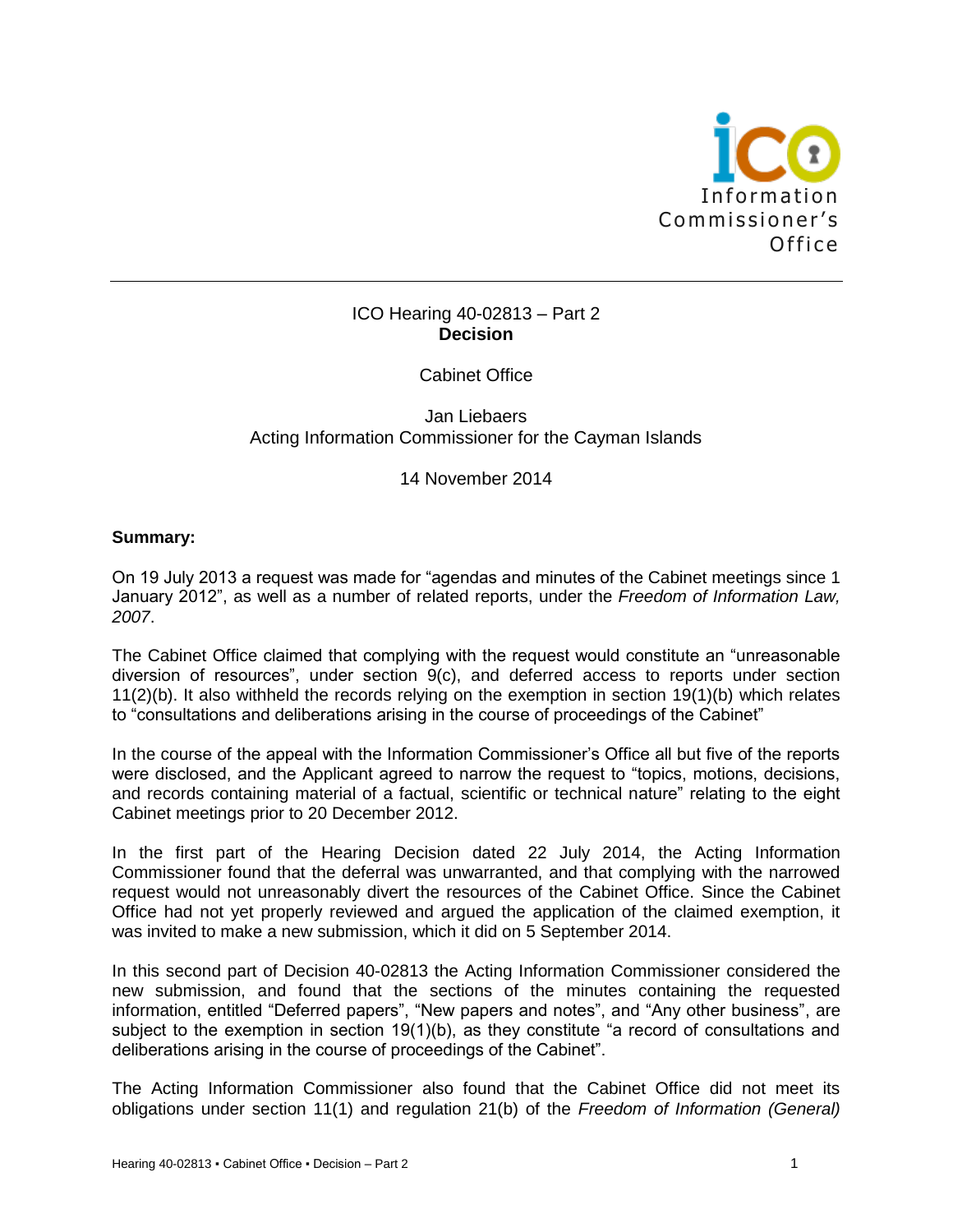*Regulations 2008* to assist the Applicant by clarifying the request for "motions" of the Cabinet, and expressed concern about the Cabinet Office's blanket approach to the claimed exemptions, which contradicts the requirements on partial access in section 12(1).

# **Statutes<sup>1</sup> Considered:**

*Freedom of Information Act 2000 (2000 Ch.36) Freedom of Information Law 2007 Freedom of Information (General) Regulations 2008 Interpretation Law (1995 Revision)*

# **Contents:**

# **A. INTRODUCTION**

- [1] This second part of Decision 40-02813 follows from the first part of the Decision dated 22 July 2014.
- [2] On 19 July 2013 the Applicant made a request for "agendas and minutes of the Cabinet meetings since 1 January 2012" under the *Freedom of Information Law* 2007 (FOI Law), covering some 78 meetings of the Cabinet.
- [3] On 14 August 2013 the Cabinet Office refused access, relying on sections 19(1)(a) and (b), respectively exempting from disclosure a record which contains (a) "opinions, advice or

 $\overline{1}$  In this decision all references to sections are to sections under *the Freedom of Information Law, 2007*, and all references to regulations are to regulations the *Freedom of Information (General) Regulations 2008*, unless otherwise specified.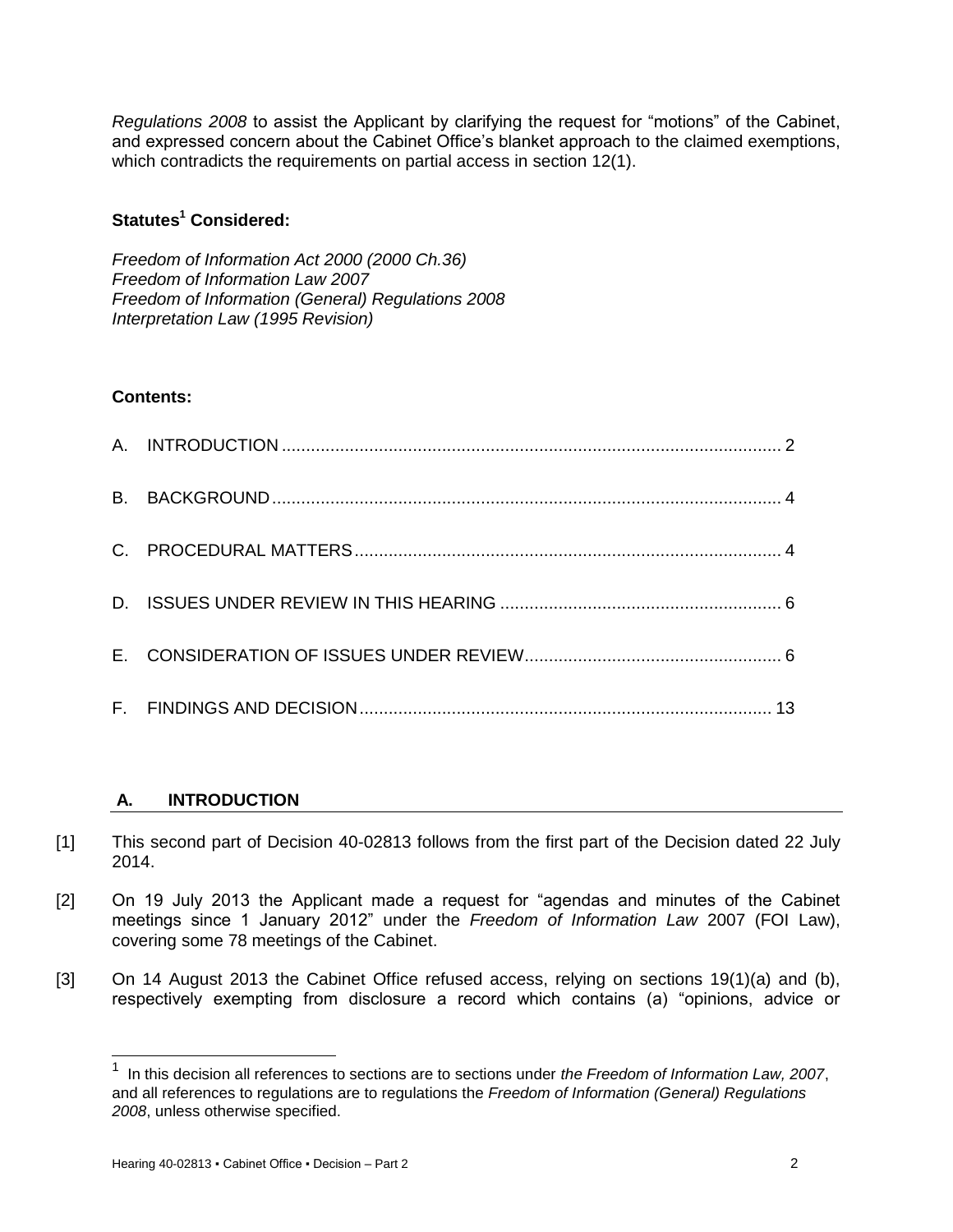recommendations prepared for", and (b) "a record of consultations or deliberations arising in the course of", proceedings of the Cabinet.

- [4] The Applicant requested an internal review and the Cabinet Secretary conducted the review and issued his decision on 13 September 2013, confirming the same exemptions, and also claiming that disclosure would be an unreasonable diversion of resources pursuant to section 9(c).
- [5] On 14 September 2013 the matter was appealed to the Information Commissioner's Office (ICO) under section 42(1), which accepted the appeal on 1 October 2013.
- [6] In the course of the ICO's pre-hearing investigation the request was narrowed down to "minutes from the eight Cabinet meetings prior to December 20<sup>th</sup>, 2012".
- [7] On 23 October 2013, the Applicant agreed to exclude the following from the request:
	- a. meeting agendas.
	- b. discussions between Cabinet members or other meeting participants;
	- c. how individuals voted;
	- d. "records specifically exempted from disclosure by section 19(1)".

At the same time, the Applicant narrowed the request to the following "sections of the minutes":

- e. topics;
- f. motions;
- g. decisions;
- h. "records referred to in section 19(2) of the FOI Law, i.e. records containing material of a factual, scientific or technical nature."
- [8] On 17 January 2014 the Cabinet Office followed up with a further response to the narrowed request, continuing to rely on section 19(1)(b) in relation to the request for "topics" and "decisions", and restating its claim that responding to the request would unreasonably divert its resources under section 9(c). The Cabinet Office also stated that there were no "motions" held in relation to Cabinet minutes.
- [9] The dispute between the Applicant and the public authority could not be resolved amicably, and the matter proceeded to a formal hearing on 21 January 2014.
- [10] On 22 July 2014 I issued the first part of Decision 40-02813 in which I found that complying with the narrowed request would not unreasonably divert resources as claimed under section 9(c).
- [11] The reports (i.e. the records caught by point h. in paragraph 7 above) are no longer being contested as they have all been provided to the Applicant, either in the course of the prehearing investigation or as a result of my order in the Decision of 22 July 2014.
- [12] In view of the Cabinet Office's claim of section 9(c) (unreasonable diversion of resources), I also found:

*… the Cabinet Office has not yet properly reviewed the responsive records and considered whether any exemptions apply to them or parts thereof. Nor have the records been supplied to me.<sup>2</sup>*

 $\overline{a}$ 

<sup>2</sup> *ICO Hearing Decision 40-02813 - Cabinet Office* 22 July 2014 para 69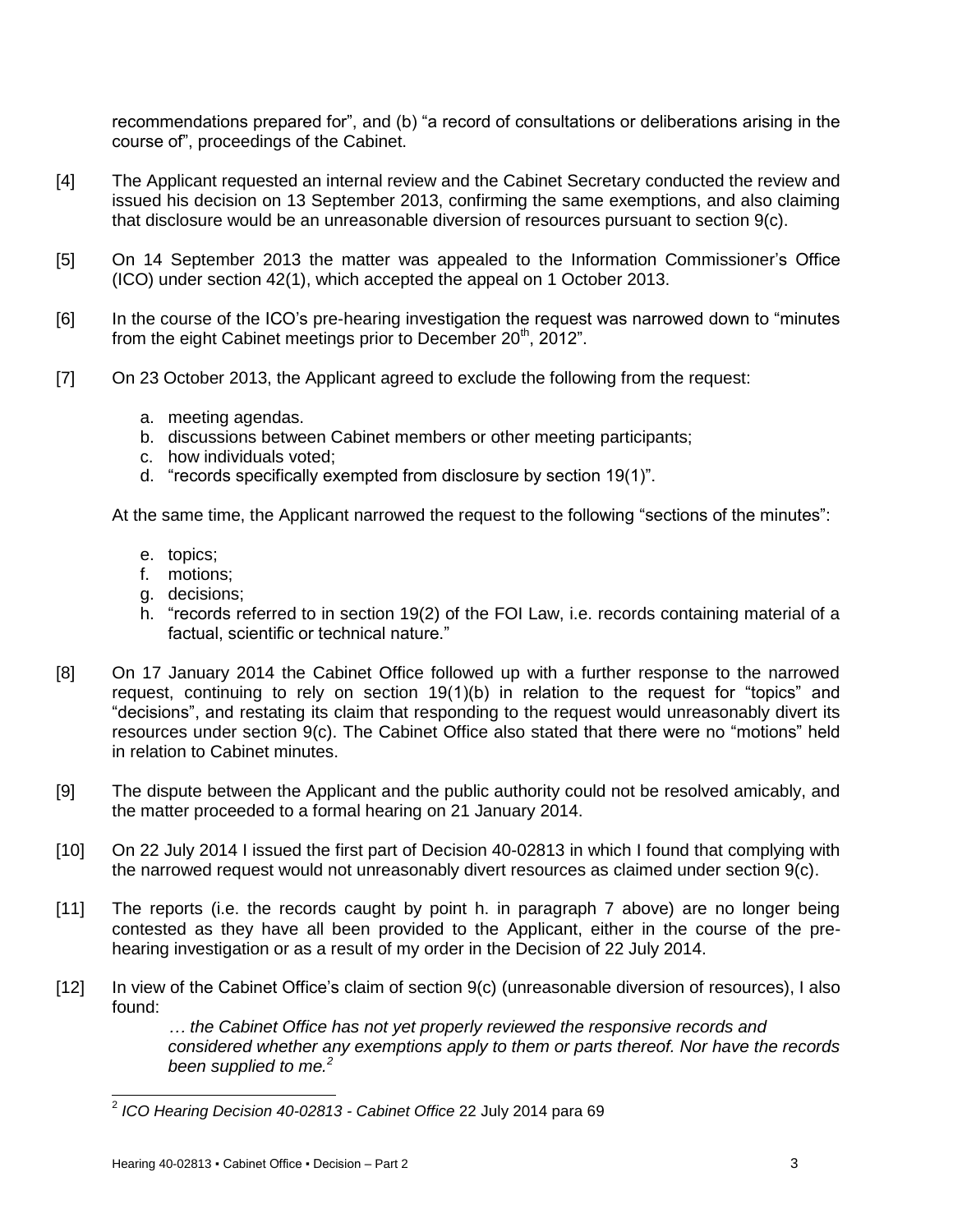- [13] In paragraphs 70-71 of the Decision of 22 July 2014, I called the application of the exemption in section 19(1)(b) "hypothetical", and "blanket" since it did not appear to be based on the actual examination of the records, and stated that the claim did not take into account the requirement in section 12 to exempt only those parts of a record that are actually exempted.
- [14] As a result I concluded:

*Considering the hypothetical nature of the Cabinet Office's statements in regard to exemptions, I am not in a position to decide whether the claimed exemption applies, and I* therefore return the decision to the Cabinet Office for review and processing. The *Cabinet Office will then have the opportunity to properly decide whether any exemption(s) apply to the responsive records, in whole or in part.<sup>3</sup>*

- [15] On 5 September 2014 the Cabinet Office provided its new submission, and the records were provided to me shortly afterwards.
- [16] In this second part of Hearing Decision 40-02813 I will now revisit the question of the exemption of the outstanding records.

# **B. BACKGROUND**

- [17] The Cabinet Office coordinates the weekly meetings of Government ministers and is responsible for the records of Cabinet and Cabinet Working Committees. The Cabinet Secretary attends Cabinet meetings as a non-voting member.
- [18] The Cabinet Office is also responsible for a number of cross-governmental policy areas, as reflected in its internal structure which includes a number of sections and departments whose work has a cross-governmental scope.

# **C. PROCEDURAL MATTERS**

# Determination of issues under review:

[19] In its submission to the first part of the Hearing published on 22 July 2014 the Cabinet Office relied in part on section 19(1)(b) which provides an exemption relating to Government's deliberative processes:

> *19. (1) Subject to subsection (2), a record is exempt from disclosure if it contains-*

*… (b) a record of consultations or deliberations arising in the course of,* 

*proceedings of the Cabinet or of a committee thereof.*

 3 *ICO Hearing 40-02813* op cit para 72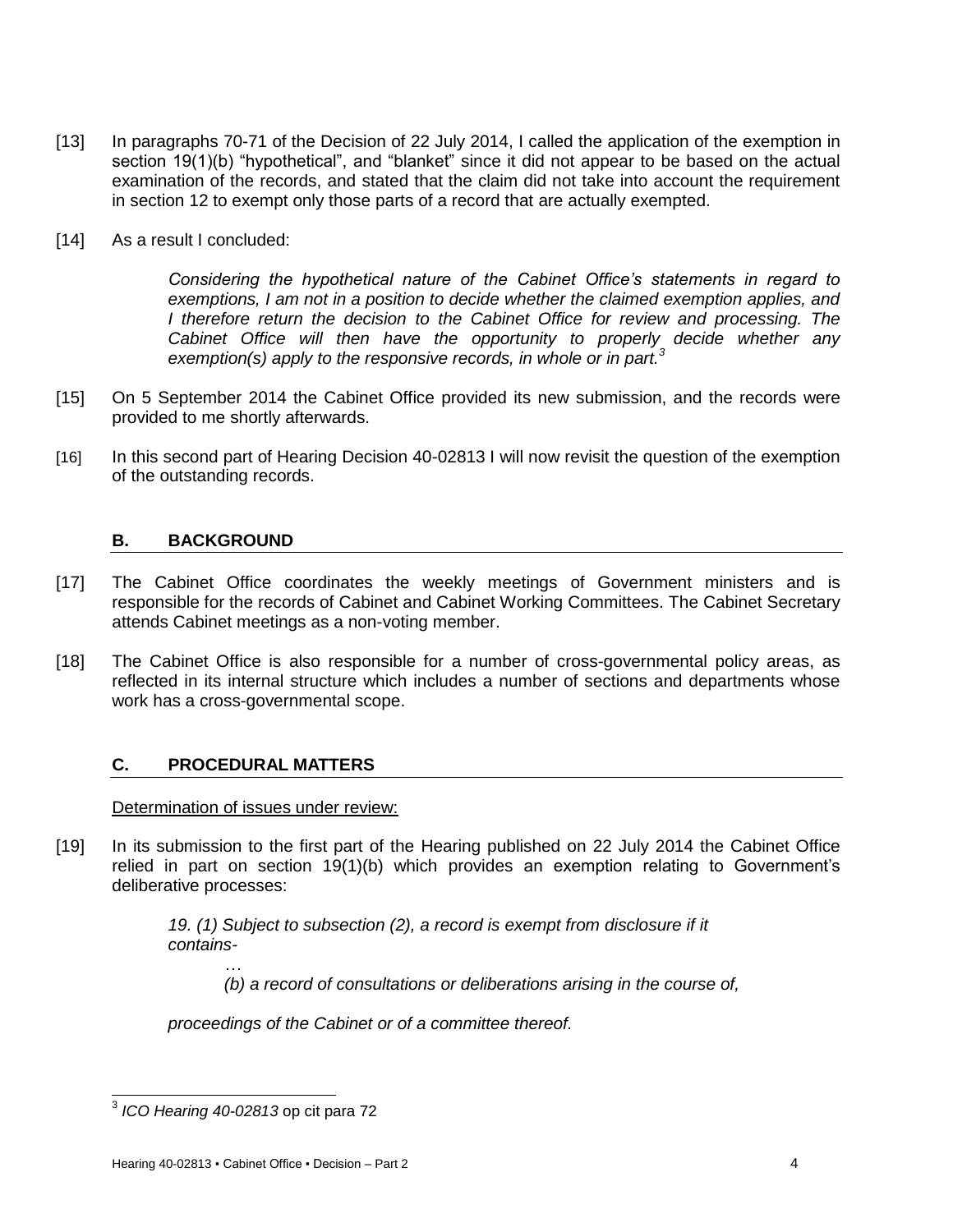[20] Subsection 19(2) provides:

*(2) Subsection (1) does not apply to records which contain material of a purely factual nature or reports, studies, tests or surveys of a scientific or technical nature.*

[21] In the first part of the Hearing Decision of 22 July 2014 I found that:

*…the Cabinet Office has not yet properly reviewed and argued the application of section 19(1)(b) or any other exemption in regard to the records of Cabinet meetings, or parts thereof, and has argued the application of the exemption in section 19(1)(b) on a hypothetical basis only. Therefore, I cannot reach a decision on the application of this exemption. <sup>4</sup>*

[22] Consequently, I required, *inter alia*:

*…that the Cabinet Office review the responsive records relevant to the Applicant's narrowed request, and provide me with a new submission within 45 days from the date of this Decision. In doing so, the Cabinet Office may apply any exemption or exception (not counting section 9(c)) it considers appropriate.<sup>5</sup>*

- [23] The Cabinet Office has now provided me with that new submission, dated 5 September 2014. In it, the exemptions in sections 20(1)(a), (b), and (d) are raised and argued. These exemptions are referred to as "additional exemptions that apply to the records requested".
- [24] It was unclear to me whether this meant that the Cabinet Office also wished to continue relying on section 19(1)(b), which it had claimed in its first submission, but which was not explicitly stated in the new submission. I therefore asked for and received, via the ICO's Registrar of Hearings, a clarification in which the Cabinet Secretary confirmed that he wished to continue relying on that exemption.
- [25] In the reply the Cabinet Secretary considerably muddied the waters by responding as follows:

*… The application of the others are inherent. I have not specified 19(1)(b) or (a) nor any of other exemptions as many of them could be applied. However it remains implicit and I do believe that it both 19(1)(a) and (b) can be applied. [sic]*

- [26] No further argumentation was provided for relying on section 19(1)(a) or (b), or on any other implied exemption.
- [27] This reply is vague and extraordinarily sweeping considering that sections 7(5) and 27 require a public authority to state its reasons for denying access, and the burden of proof lies with the Cabinet Office to demonstrate that it acted in accordance with the Law, as per section 43(2).
- [28] For clarity, I reject the notion that section 19(1)(a) or any other "additional" exemption, as perhaps implied in the Cabinet Secretary's response to my query, quoted above, has properly been raised. Unlike section 19(1)(b), no other exemption formed part of the matters under

 4 *ICO Hearing 40-02813* op cit p.14

 $^5$  Ibid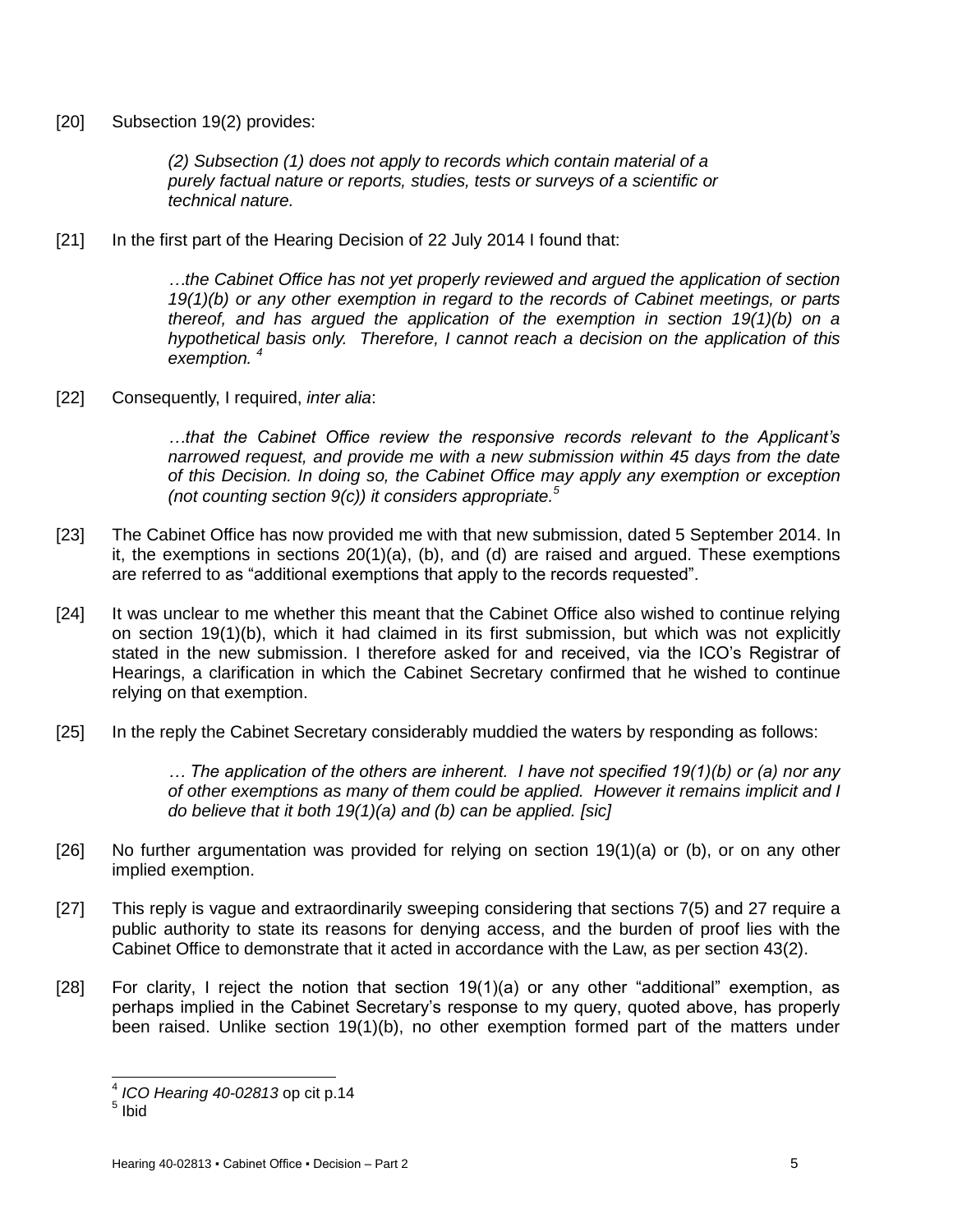consideration in the Hearing, and was consequently featured in the first submission from the Cabinet Office, or in my Decision of 22 July.

[29] In any event, while I am not obligated to raise any new exemptions, nor, indeed, all possible exemptions, it is in my discretion to apply any exemption which I believe is pertinent, as provided in section  $42(4)(a)$ .<sup>6</sup> For clarity, I do believe that section 19(1)(b) is relevant, and I will therefore consider it further below, but I will not entertain the notion that several more unspecified exemptions may apply, without those exemptions being properly raised and argued by the Cabinet Office, as I gave them ample opportunity to do.

### **D. ISSUES UNDER REVIEW IN THIS HEARING**

- [30] For the reasons indicated above, the following issue remains under review:
	- **1. Whether disclosure of the records of topics discussed, and decisions taken, in the course of eight Cabinet meetings prior to 20 December 2012 are exempt by reason of section 19(1)(b).**
- [31] In addition, the new exemptions raised by the Cabinet Office pursuant to my order in the Decision of 22 July 2014 are:
	- **2. Whether the responsive records are exempt from disclosure by reason of the exemption in section 20(1)(a).**
	- **3. Whether the responsive records are exempt from disclosure by reason of the exemption in section 20(1)(b).**
	- **4. Whether the responsive records are exempt from disclosure by reason of the exemption in section 20(1)(d).**

#### **E. CONSIDERATION OF ISSUES UNDER REVIEW**

**Issue 1: Whether disclosure of the records of topics discussed, and decisions taken, in the course of eight Cabinet meetings prior to 20 December 2012 are exempt by reason of section 19(1)(b).**

#### The position of the Cabinet Office:

 $\overline{a}$ 

- [32] The Cabinet Office confirms that the records that contain the requested information are the minutes of eight Cabinet meetings prior to 20 December 2013.
- [33] The Cabinet Office claims that, as records of deliberations and consultations of Cabinet, the minutes are subject to the "absolute" exemption in section 19(1)(b). It states that this exemption

<sup>6</sup> This point has raised in a number of previous hearing decisions, see for instance: *ICO Hearing Decision 25-00812 – Port Authority of the Cayman Islands* 25 October 2012, para 49; *Hearing Decision 14-00711 – Royal Cayman Islands Police Service* 22 July 2011, paras 18-19.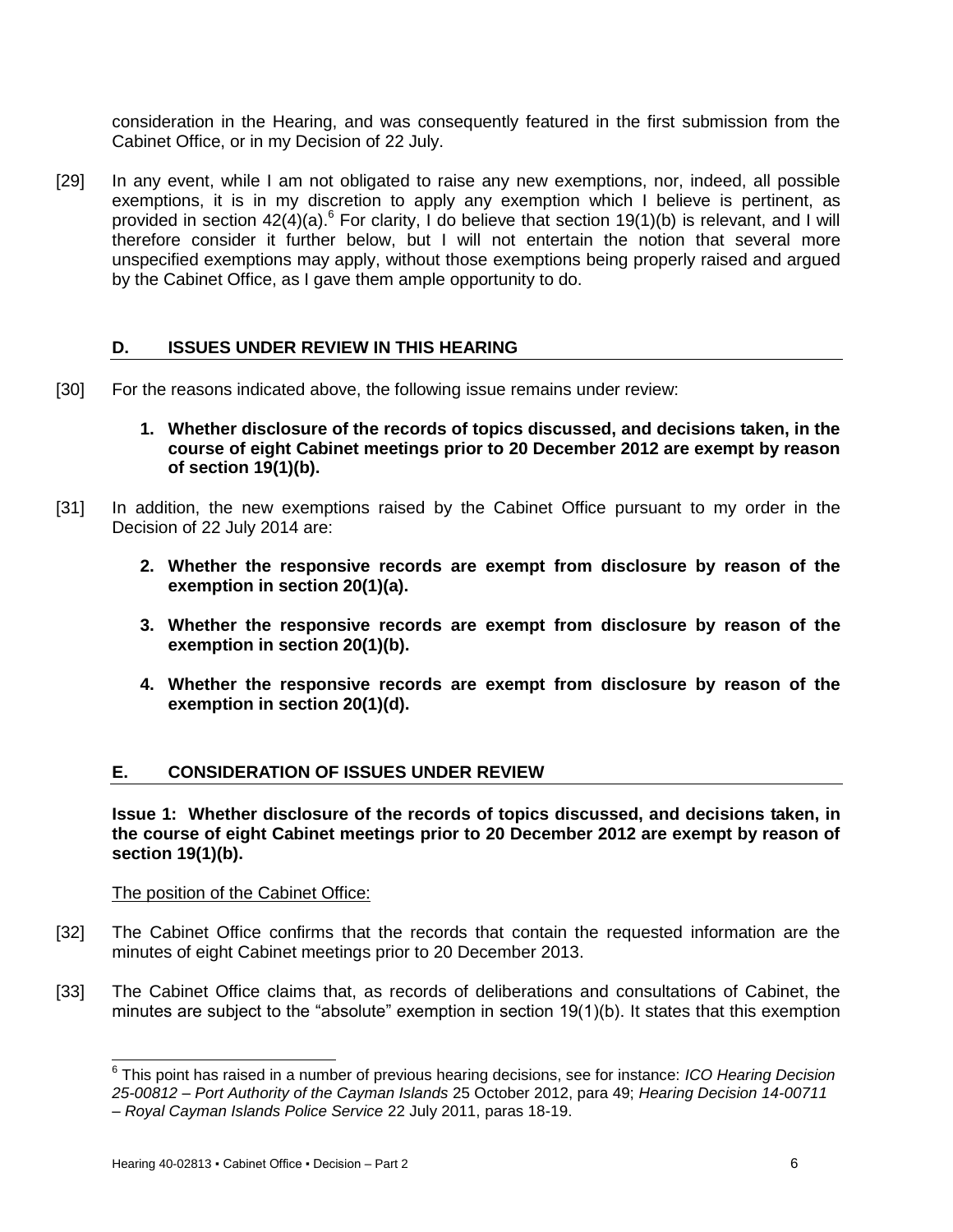is not subject to the public interest test which is imposed on a number of other exemptions pursuant to section 26(1).

- [34] The Cabinet Office argues that the narrowing down of the request by the Applicant to "topics discussed and decisions taken", does not alter the fact that such topics and decisions are contained in the minutes which are records of "consultations and deliberations" as required for section 19(1)(b) to be engaged.
- [35] The Applicant has stated that he does not wish to gain access to "discussions between Cabinet members or other meeting participants", and this is precisely what most of the minutes represent, according to the Cabinet Office.
- [36] The Cabinet Office further claims that the exemption applies equally to the minutes and to extracts from those minutes, as each extract contains exactly the same information as the relevant part of the minutes it is extracting.
- [37] According to the Cabinet Office, any agenda items or topics discussed, themselves "serve as a partial record of the consultations or deliberations of Cabinet proceedings". Since they show what the Cabinet discussed in a particular meeting, they too are a record of the Cabinet's deliberative and consultative processes, and are therefore protected by the exemption.

#### The position of the Applicant:

[38] The Applicant submits that the "public interest falls squarely on the side of disclosure". He describes the central issue as:

> *…whether or not ... the matters being decided upon (agenda items), and the decisions Cabinet reached …are categorically exempt from public disclosure, as Cabinet maintains, or whether Cabinet agendas and minutes are public records that may contain pieces of information that are subject to specific exemptions as outlined in the FOI Law, which I maintain.*

[39] The Applicant claims that the Cabinet Office itself "has operated under the latter presumption, as evidenced by its selective circulation of 'extracts" to relevant parties", and argues that:

> *If the intent of the Law was to make records from Cabinet meetings completely exempt from disclosure, surely the Law would have stated that clearly.*

- [40] Furthermore, the Applicant states that he has received agendas and minutes "from a litany of public authorities and boards, including the Central Planning Authority, the Tourism Attractions Board, the National Drug Council, etc. ". He also compares the refusal by the Cabinet Office with the "Turks and Caicos Islands [which] circulates records of Cabinet decisions regularly and freely."
- [41] According to the Applicant, the Cabinet Office has conflated the discussions and deliberations with agenda items and decisions. If all the decisions of Cabinet are kept secret, "there is no responsibility, collective or otherwise, as far as the public is concerned." As well,

*Meeting agendas and minutes are the most basic records that let the public know what a governmental body is doing. Cabinet is the core entity of the Cayman Islands government. Refusing the public access to these key records would be throwing a cloak*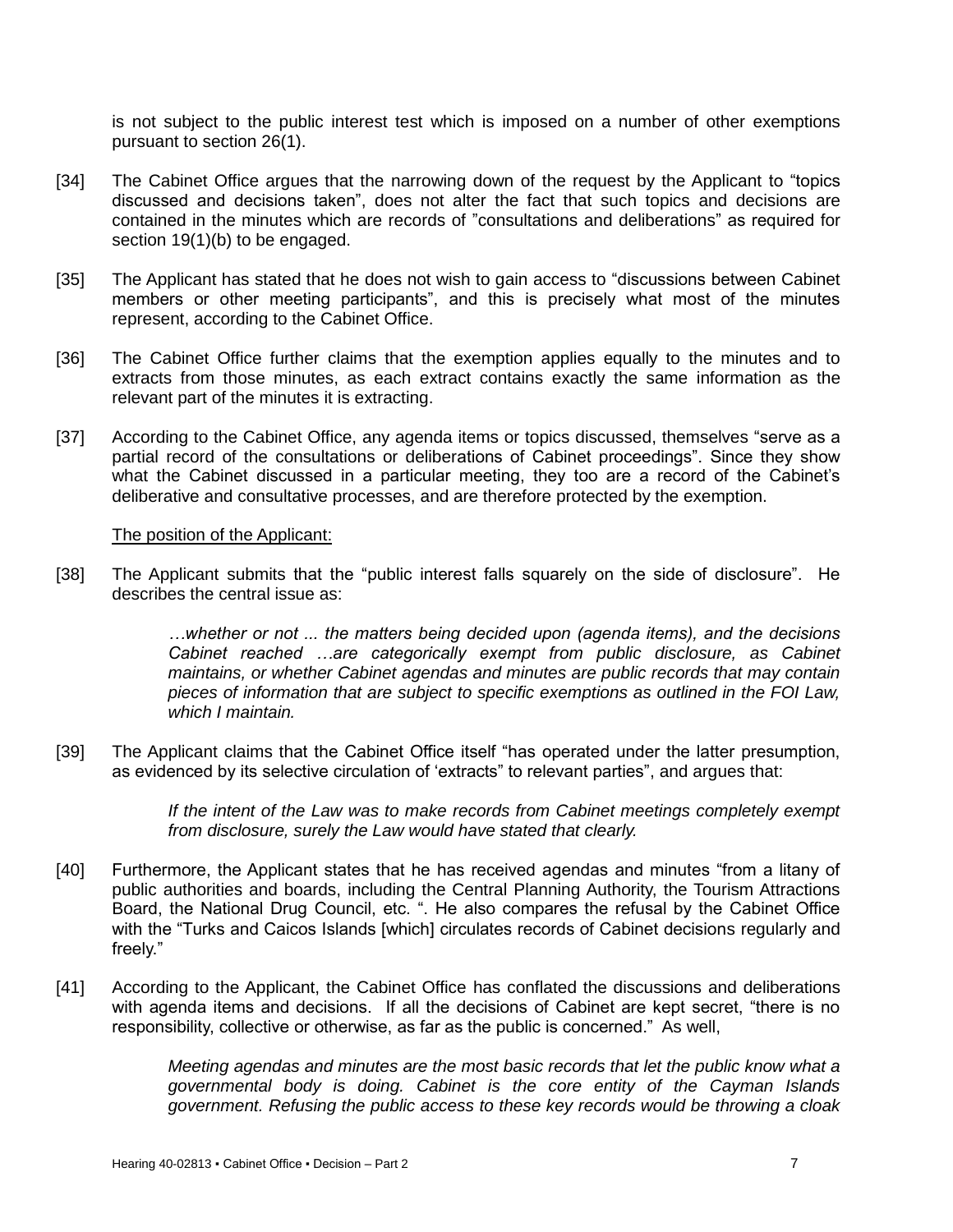*over the entire government's operations, and would render any further pretenses of "public sector transparency" as laughable.*

#### Discussion:

[42] The above arguments from both parties raise a number of connected questions relevant to the application of the exemption in section  $19(1)(b)$  to the responsive records. These questions relate to compliance issues such as the extent of the request, and the requirement that partial access be granted. I will deal with these issues first, before considering whether the exemption applies.

#### a. The extent of the request:

- [43] As indicated above, on 23 October 2013 the Applicant agreed to narrow the request to "topics, motions, decisions, and records containing material of a factual, scientific or technical nature".
- [44] The Cabinet Office has to some degree addressed the question of access to "topics" and "decisions", as described above. As well, the "records containing material of a factual, scientific or technical nature" have already been released in full, as described above.
- [45] The Cabinet Office informed the Applicant that there are no "motions" recorded in the Cabinet minutes. However, it should have done more, under its obligation to assist the Applicant in section 11(1) and regulation 21(b), to explore precisely what the Applicant meant by a "motion".
- [46] Section 11(1) provides:

*11. (1) Where the information provided by the applicant in relation to the record is not reasonably necessary to enable the public authority to identify it, the authority shall afford the applicant a reasonable opportunity to consult with the authority with a view to reformulating the application so that the record can be identified.*

[47] Regulation 21(b) provides:

*…*

*21. An information manager shall-*

*(b) conduct interviews with applicants to ensure that the appropriate records are located;*

[48] The word "motion" is not defined in the FOI Law, nor in the Interpretation Law (1995 Revision). It should therefore be given its everyday meaning in the relevant context. The Oxford Dictionary defines a "motion" as "a formal proposal put to a legislature or committee". In the present context the "committee" would be the Cabinet. Therefore, although the precise word "motion" is not used in the context of Cabinet deliberations, it would in my view be reasonable to expect the Cabinet Office to assume that the Applicant is interested in the "formal proposals put to the Cabinet", and, if in doubt, to seek clarification from the Applicant on the matter. It appears that the Cabinet Office did not do so.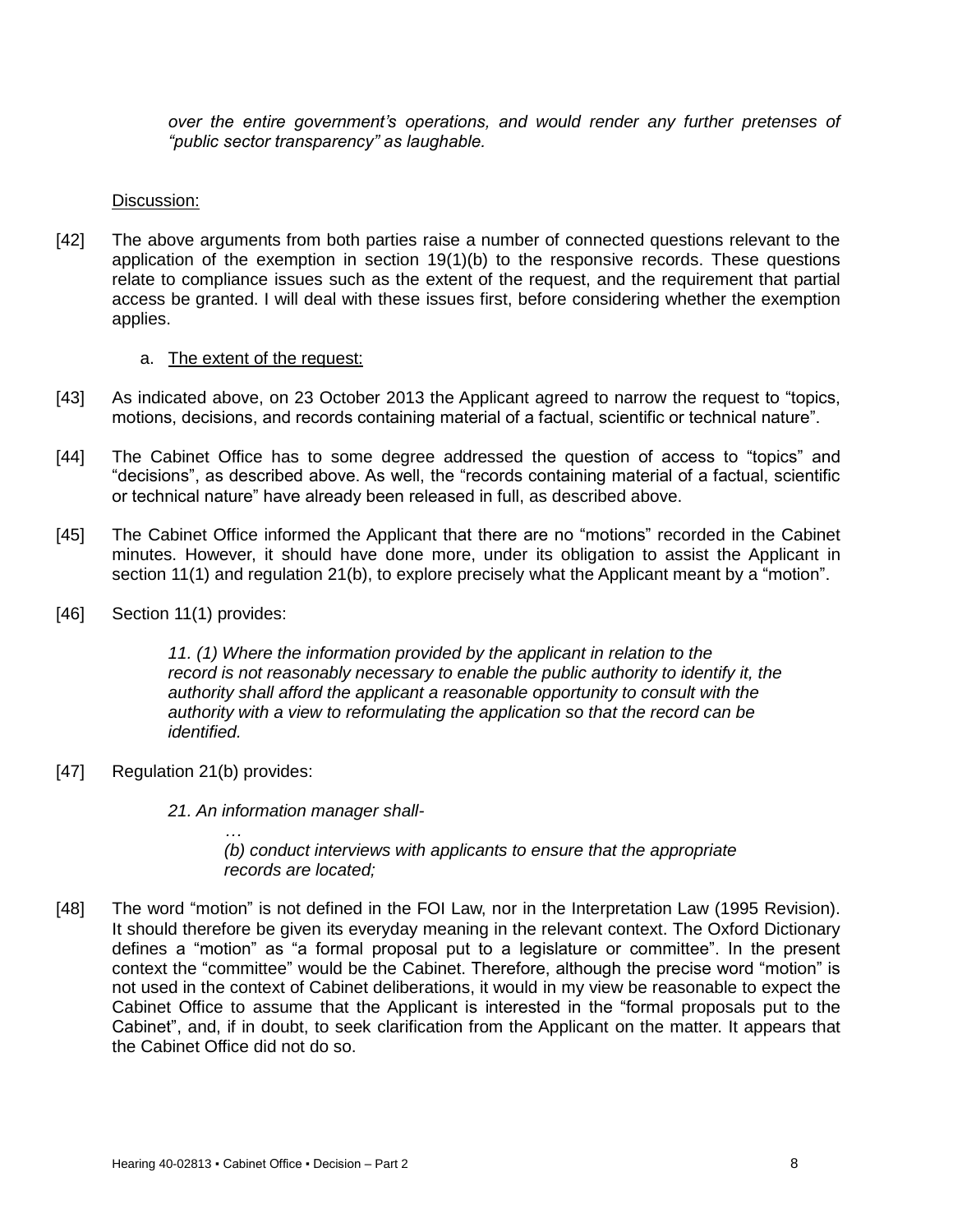- [49] **Therefore, the Cabinet Office has not adequately met its obligations under section 11(1) and regulation 21(b) to assist the Applicant in regard to clarifying the request for "motions".**
- [50] Given the above, I consider that any "motions", meaning "proposals put to the Cabinet", continue to be part of the request. The parts of the minutes that are at issue are therefore the "topics and decisions" as well as any "motions, i.e. proposals put to the Cabinet".
	- b. The question of partial access:
- [51] When applying an exemption, a public authority is required to redact the responsive record so as to disclose as much as is not exempted to an applicant. Section 12(1) provides:

*(1) Where an application is made to a public authority for access to a record which contains exempt matter, the authority shall grant access to a copy of the record with the exempt matter deleted therefrom.*

[52] As I already quoted in the Decision of 22 July 2014:

*Questions of disclosure under the FOI Law must relate to specific records and a blanket application of an exemption to an entire category of records is unjustifiable and disproportionate. Section 12 requires that exemptions be applied only to those parts of a record that are actually exempted. This could never be achieved with a blanket approach.<sup>7</sup>*

I also noted the same issue in the findings to that Decision.

[53] Despite the displeasure with which I noted the Cabinet Office's blanket approach towards applying exemptions, in its most recent submission it persists in this practice, candidly stating that,

*This response deals with the records in their entirety.*

- [54] It hardly needs to be stated that a public authority cannot exempt itself from fulfilling a statutory obligation - including the obligation to apply section 12(1) of the FOI Law - simply by openly declaring that it does so. That the Cabinet Office has persisted in this approach in its new submission, after being cautioned about it as recently as 22 July, and being given a chance to do better, is of grave concern as it is disrespectful of my earlier Decision and contrary to the demands of the FOI Law.
- [55] As cited above, the Applicant rightfully expresses frustration with the Cabinet Office's blanket approach. However, while I empathize with that sentiment, I wish to point out that I disagree with his assumption that the Cabinet Office has "operated under the presumption [that] ...agendas and minutes are public records that may contain pieces of information that are subject to specific exemptions as outlined in the FOI Law" as a result of having distributed extracts of the minutes to relevant parties, as the Applicant contends.
- [56] It is clear that the Cabinet, which is the executive body in charge of formulating government policy in the Cayman Islands, must plainly be able to communicate its decisions to affected parties, mainly the public authorities that are to carry out its policy decisions. It does so by

l 7 *ICO Hearing 40-02813* op cit para 71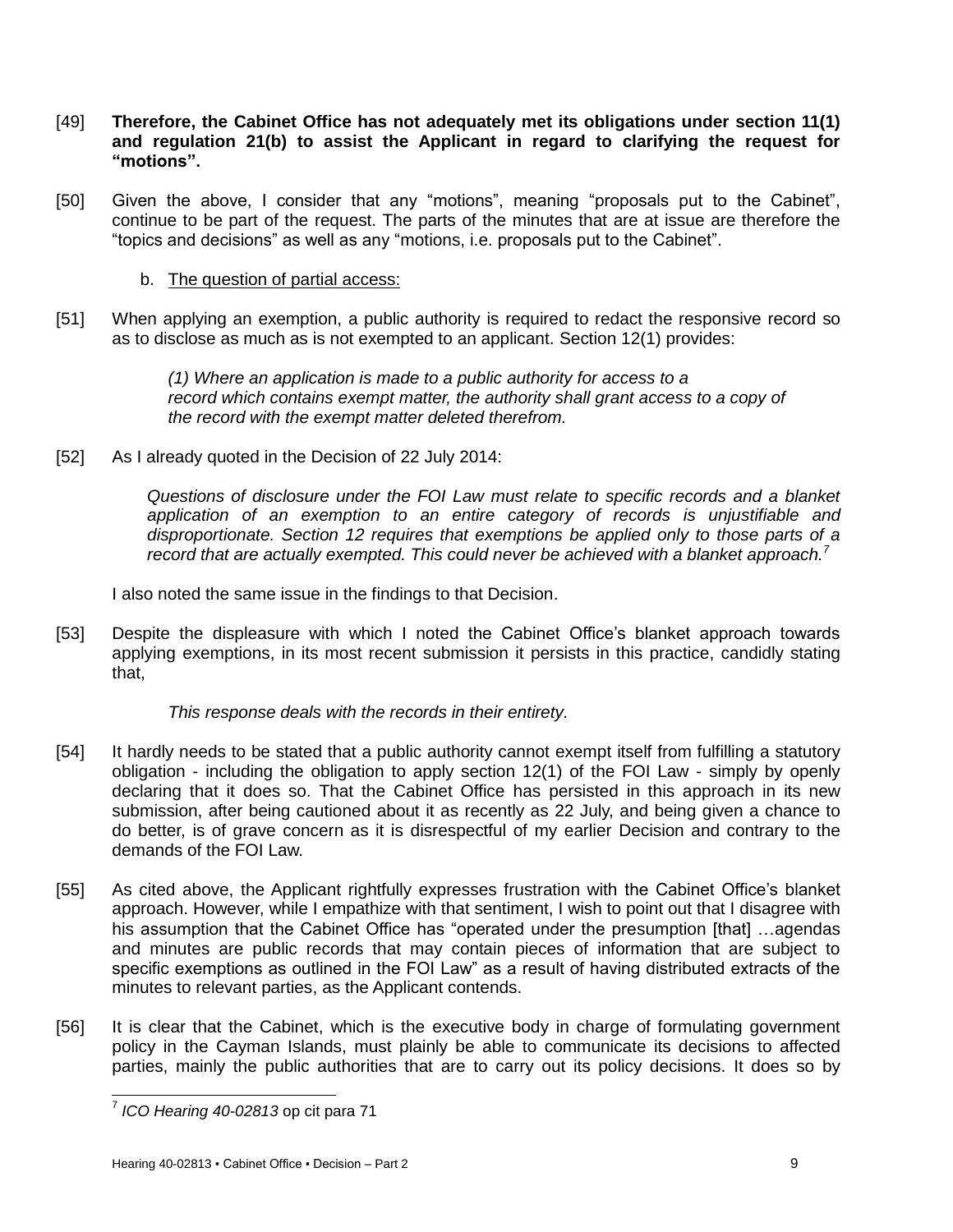means of extracts of the minutes sent by the Cabinet Office. It seems good practice to communicate only the excerpt that actually deals with the matter at hand to accomplish this, rather than the entire set of minutes, which would inevitably contain much that does not concern the receiving party.

[57] In any event, communications resulting from such operational necessities have no bearing on the question of access under the FOI Law. There is a lot of information that is routinely circulated between public authorities on a daily basis for operational and administrative reasons, but this does not affect the application of exemptions when a request is made for the same information by a member of the general public under the FOI Law.

# c. The application of section  $19(1)(b)$ :

- [58] The exemption in section 19(1)(b) has not yet substantively been considered in previous hearing decisions under the FOI Law. I touched upon it in Decision 22-00712 (Part 2), but only by stating that it did not apply, pursuant to section 6(2), as the records were more than 20 years old. In that case some other records had been exempted under section 19(1)(b), but the exemption was not challenged by the Applicant, and the issue was therefore not reviewed by myself at the time.<sup>8</sup>
- [59] The parallel section in the UK Freedom of Information Act 2000 (section 35) is not relevant, as that exemption is worded quite differently from section 19(1)(b) of the Cayman Islands FOI Law, and in fact takes a completely different approach since it focuses on exempting the formulation of government policy. As well, unlike the UK exemption, section 19(1)(b) is not subject to a public interest test. Therefore, UK case law and guidance from the UK Information Commissioner's Office are not helpful.
- [60] The Applicant's statement that he has received numerous agendas and minutes in response to FOI requests to, or proactively disclosed by, various other public authorities, is not relevant. It is not the case that all other minutes in the Public Sector are freely available, nor would most other public authorities be able to apply the exemption in section 19(1)(b) as they do not hold records of consultations and deliberations of the Cabinet. In any event each case must be heard on its own merits.
- [61] I also do not agree with the Applicant's statement that exempting Cabinet minutes would mean that "there is no responsibility, collective or otherwise, as far as the public is concerned", and that it "would render any further pretenses of 'public sector transparency' as laughable". The suggestion that the FOI Law is a pretense or laughable on the basis of the non-disclosure of the Cabinet minutes, is wholly unfounded. It flies in the face of the very real efforts made by the Public Sector and the Information Commissioner's Office to make government more accountable and open in the last (almost) six years. Although much more needs to be done, particularly in terms of proactively publishing information, openness and transparency are not a matter of "all or nothing", but rather require a carefully balancing of public interests involved on both sides of a particular issue, and such generalizations are not very helpful.
- [62] As to the comparison the Applicant draws with the practice of the Turks and Caicos Islands government, which indeed publishes a summary of Cabinet proceedings, this has no bearing on the way the Cayman Islands handles access to its own Cabinet proceedings. There are

 $\overline{a}$ 8 ICO *Hearing Decision 22-00712 – Cabinet Office* 7 December 2012 paras 6 and 14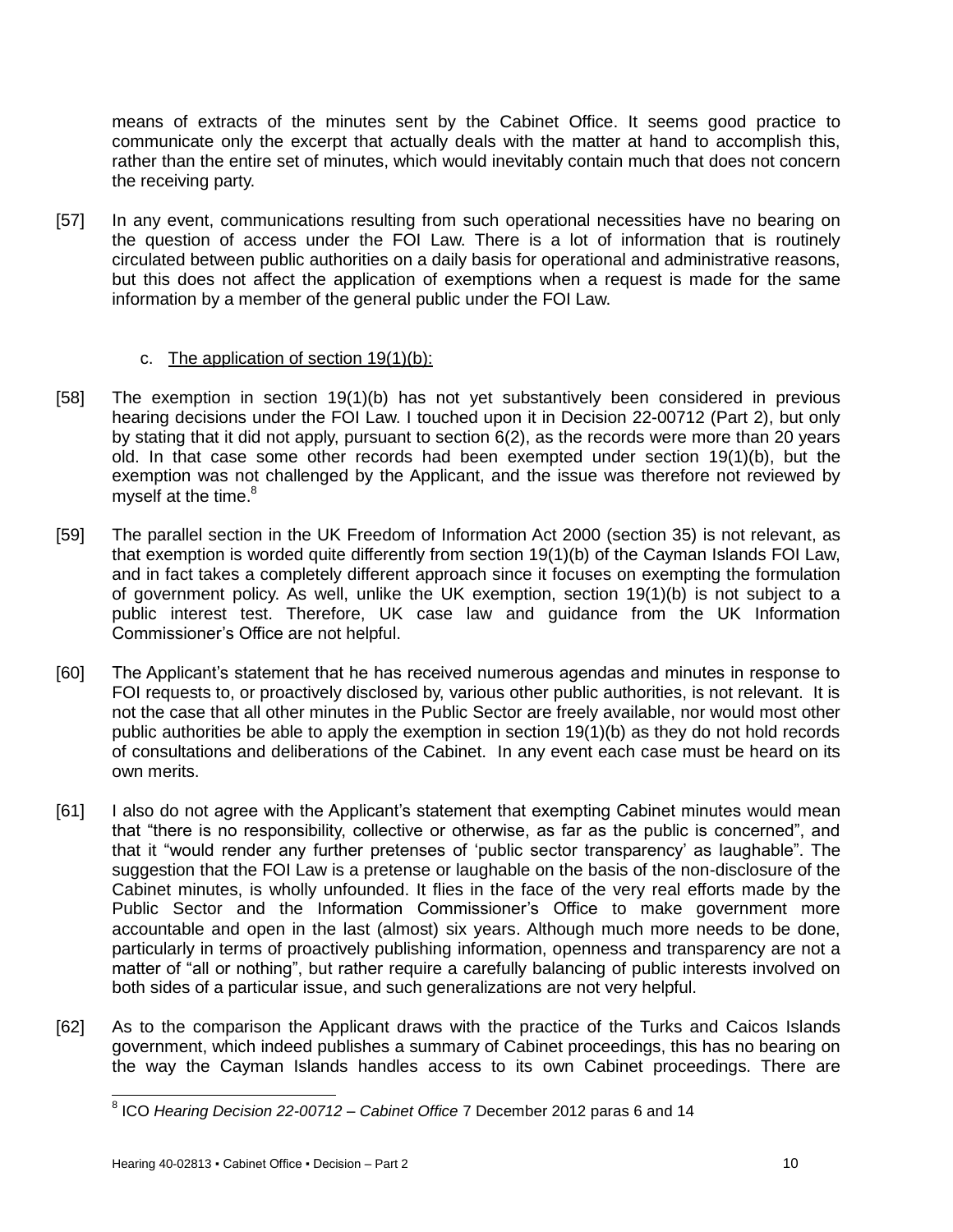examples around the world on both sides of this debate (with most countries withholding Cabinet minutes for 20 or 30 years), but it is obvious and trite to note that an entirely different legal context applies – for one, the Turks & Caicos Islands do not have a Freedom of Information Law, although I do recognize the sad irony in stating this fact in the particular circumstances of this case.

- [63] Section 19(1)(b), quoted above, applies where "a record of consultations and deliberations arising in the course of proceedings of the Cabinet" is contained in the record. The exemption does not require a prejudice test, but merely that information of the type included in the provision is contained within.
- [64] The exemption is intended to preserve a safe space which the consultations and deliberations of the Cabinet must enjoy, if it is to function as provided in the Constitution and consistently with the rules in the Westminster system of democracy.
- [65] The responsive records are highly structured, as each set of minutes consists of (numbering added):
	- i. Copy number
	- ii. Title block with a unique meeting number, date and time;
	- iii. Record of attendance;
	- iv. Confirmation of (previous) minutes;
	- v. Deferred papers
	- vi. New papers and notes;
	- vii. Any other business;
	- viii. Adjournment time; and,
	- ix. A summary note from the Clerk of the Cabinet about the date of the approval of the minutes.
- [66] Given that the Applicant agreed to reduce the request to "topics, motions [and] decisions" (and given my remarks about "motions", above), I consider that the items listed above as i, ii, iii, iv, viii and ix, fall outside the request, as they are administrative in nature and deal with the metadata surrounding the meetings, rather than with the "topics and decisions" or the "motions, i.e. proposals put to the Cabinet". Consequently, I will not consider whether any exemption applies to those sections of the minutes. This leaves only the following parts at issue:
	- v. Deferred papers
	- vi. New papers and notes; and,
	- vii. Any other business.
- [67] I have carefully examined the eight sets of minutes, specifically the sections of the minutes that remain at issue entitled "Deferred papers", "New papers and notes", and "Any other business". These sections of the minutes document the discussions that took place in the Cabinet, the topics under consideration by the Cabinet, the proposals brought to the attention of the Cabinet, and the decisions made by the Cabinet. They clearly constitute "a record of consultations and deliberations arising in the course of proceedings of the Cabinet", which is what the exemption in section 19(1)(b) is intended to protect, and the exemption is therefore engaged in relation to these sections of the minutes.
- [68] I do not believe that the partial disclosure of any of the information within these three sections is possible as the exemption applies to every part of these sections of the minutes.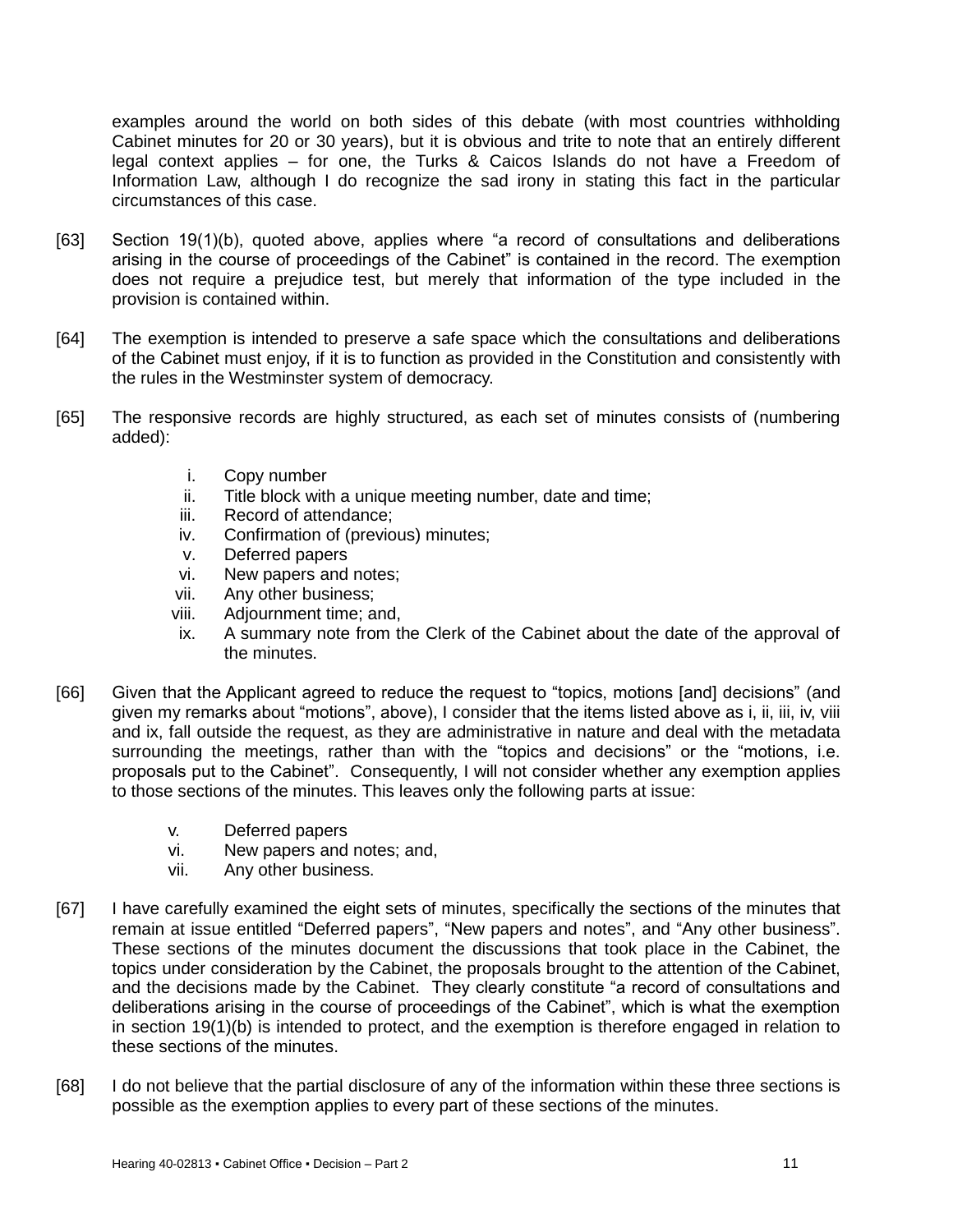- [69] **Therefore, I find that the sections of the minutes of the eight Cabinet meetings prior to 20 December 2012 entitled "Deferred papers", "New papers and notes", and "Any other business" are subject to the exemption in section 19(1)(b), as they constitute "a record of consultations and deliberations arising in the course of proceedings of the Cabinet".**
- [70] As already stated above, the exemption in section 19(1)(b) is not subject to the public interest test in section 26(1). This means that, where this exemption is engaged, public interest reasons cannot override the application of the exemption. The Applicant's statement about the public interest, quoted above,  $9$  is therefore not relevant to a public interest test under section 26(1).
- [71] I want to respond to the charge that the FOI Law is keeping the Cabinet from making its proceedings or decisions public. This sentiment has been uttered on a number of occasions, including prior to the last general election, causing the previous Information Commissioner to set the record straight,<sup>10</sup> and it may very well come up again in the light of this Decision.

The right to obtain access to a record does not apply where a record is exempt, as succinctly stated in section 6(1). However, the FOI Law does not prohibit the disclosure of an exempted record. Even where an applicant may not have a statutory right to obtain access to a record or part thereof, a public authority can still decide to disclose it voluntarily, either in response to a request, or proactively, after considering (I would advise) whether liability may arise from the disclosure of any private, sensitive or confidential matters contained in the record.

In my opinion, voluntary disclosure is particularly appropriate where a matter of great public interest is concerned, such as many of the matters discussed and decided by the Cabinet. Although obvious progress has been made, I have raised the point on a number of occasions, that the government ought to do more to publish information proactively, both because doing so would ensure better communications and improve understanding of government, and also because it would reduce the need for the general public to utilize the formal, and sometimes slow, FOI process to gain access to significant information.

# **Issue 2: Whether the responsive records are exempt from disclosure by reason of the exemption in section 20(1)(a).**

**Issue 3: Whether the responsive records are exempt from disclosure by reason of the exemption in section 20(1)(b).**

### **Issue 4: Whether the responsive records are exempt from disclosure by reason of the exemption in section 20(1)(d).**

- [72] As I have found that the sections of the minutes of the eight Cabinet meetings prior to 20 December 2012 entitled "Deferred papers", "New papers and notes", and "Any other business" are exempted under section 19(1)(b), I will not consider whether the exemptions in sections  $20(1)(a)$ , (b) and (d) also apply.
- [73] The other sections of the Cabinet minutes (listed as items i, ii, iii, iv, viii and ix, above) are no longer at issue, and I will consequently not consider whether any exemptions apply to them.

<sup>&</sup>lt;u>。</u><br><sup>9</sup> See para 38

<sup>10</sup> Cayman Compass *"Dilbert: Cabinet decisions are not 'secret'"* 21 March 2013